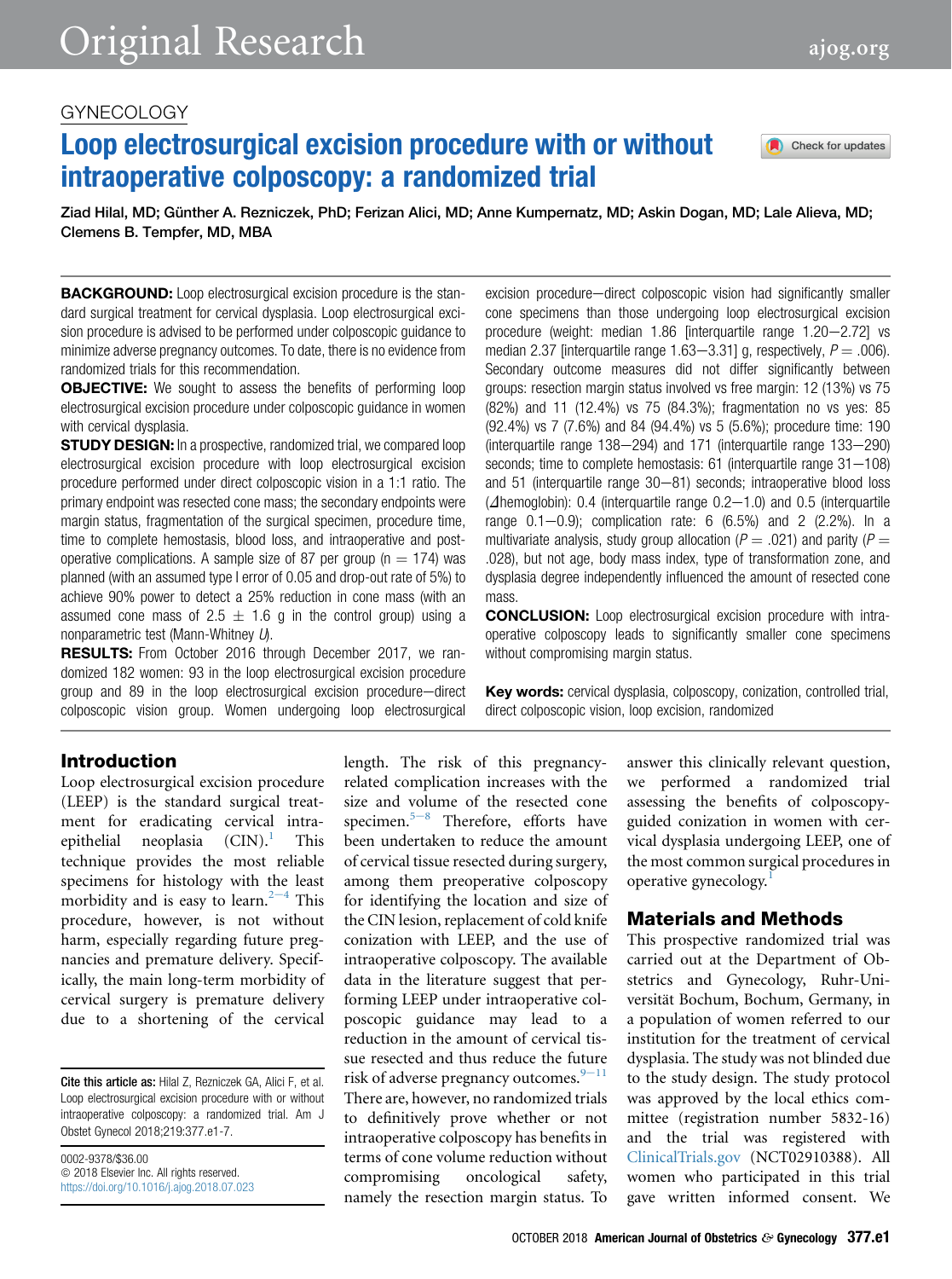# AJOG at a Glance

### Why was this study conducted?

To clarify whether intraoperative colposcopy during conization reduces cone mass without affecting margin status, operation time, and procedure-associated complications.

### Key findings

Intraoperative colposcopy leads to significantly smaller cone specimens without compromising margin status.

### What does this add to what is known?

This study provides high-level evidence that intraoperative colposcopy during conization is useful for reducing cone mass and potentially reduces the risk of subsequent preterm delivery.

included women with a biopsy-proven, persistent, low-grade squamous intraepithelial lesion (LSIL) or high-grade squamous intraepithelial lesion (HSIL) who underwent LEEP. In addition, we included women undergoing diagnostic LEEP in case of an abnormal Pap smear result. Colposcopy and colposcopically guided cervical biopsy were performed prior to LEEP in all patients to confirm the presence of cervical dysplasia. Exclusion criteria included pregnancy, a personal history of conization, a significant language barrier, concomitant oncological disease, a known hematologic disorder, and the use of a bloodthinning medication.

LEEP was performed under general anesthesia in an outpatient setting, ie, in a hospital from which patients were discharged the same day. Local anesthetics or vasoconstrictive agents were not used. In women assigned to group 1 (LEEP-direct colposcopic vision [DCV]), LEEP was carried out with a binocular colposcope (KSK 150 FC-Kolposkop; Zeiss, Oberkochen, Germany) with 3 magnifications  $(\times 7.5, \times 15, \text{ and } \times 30)$  as follows. After visualization of the cervix and the squamocolumnar junction, the transformation zone (TZ) was assessed in its native condition (type 1: TZ fully visible; type 2: TZ partly visible; type 3: TZ not visible). We then applied acetic acid 3% to identify the cervical abnormalities. Once the resection zone was determined, we used an electrical loop with a size according to the dimensions of the cervix. Then, the electrosurgical unit (Vio

300D; Erbe, Tübingen, Germany) was set at 120 W on blend 3, and the high-cut mode was set (effect 4, 180 W). We performed LEEP by carefully passing the loop around the TZ from top (12 o'clock) to bottom (6 o'clock). After the TZ was removed, a Hegar dilator was used to explore the length of the cervical canal. Additional tissue was excised from the ectocervix if the visible lesion was not fully excised or if preoperative colposcopy suggested the presence of an endocervical lesion. This was an optional step performed at the surgeon's discretion. Endocervical curettage was not performed. Hemostasis was exclusively obtained with a ball electrode using the spray or forced coagulation modes. In all procedural steps, the colposcope was used. In women assigned to group 2 (LEEP), the surgeons underwent the same procedural steps without the use of a colposcope. Four surgeons performed the LEEPs.

The primary endpoint of the study was the resected cone mass measured in grams (by weighing the removed tissue with a precision scale located in the operating room). Cone mass (as a proxy for cone volume) was chosen as the primary endpoint because the means to accurately weigh the specimens in the operating room setting were easier to set up and the measurement process less demanding (both, in time and skill) than methods for volume determination such as submersion volumetry or measuring linear dimensions with a ruler. Secondary endpoints included the resection margin status of the surgical specimen

(involved margin [R1] vs free margin [R0]) judged by a board-certified pathologist who was unaware of the study assignment. The resection margin was judged as R0 if abnormal cells were not found at the margin of the cone specimen or R1 if abnormal cells were identified at the margin of the cone specimen. Other endpoints of this study were intraoperative blood loss (measured as  $\Delta$ hemoglobin between the day before conization and  $4-5$  hours after conization); operation time measured from the start of the excision until all hemostatic interventions ended; and time to complete hemostasis (TCH) measured using a stopwatch following the surgeon's commands "start" and "stop" that marked the beginning of the coagulation, defined as pressing the coagulation button on the hand-held device attached to the coagulation electrode and the moment when the surgeon stopped all coagulation efforts. Further secondary endpoints were cone fragmentation, the number of additional resections (ie, additional passes of the electrode during surgery), and the dimensions (width, length, height, and calculate volume, approximated as a pyramid) of the cone specimen. Intraoperative and postoperative complications were noted if they occurred within 14 days after conization (eg, postoperative bleeding, local cervical or uterine or urinary infection). Satisfaction of the surgeon with the procedure and handling of the surgical instruments were assessed by all surgeons after each surgery using an 11-step scale ranging from 0 (worst) to 10 (best). The surgeons were not made aware of a patient's wish for future pregnancy as per study protocol. However, the patient's reproductive history and attitude toward future pregnancies was noted in the patient chart, which was available in the operating room.

Statistical analyses were performed using the Mann-Whitney U test for all continuous data failing the Shapiro-Wilk normality test or using  $\chi^2$  test or Fisher exact test (for small counts) to compare frequencies. All P values are 2-tailed and a value <.05 was considered statistically significant. Where appropriate, values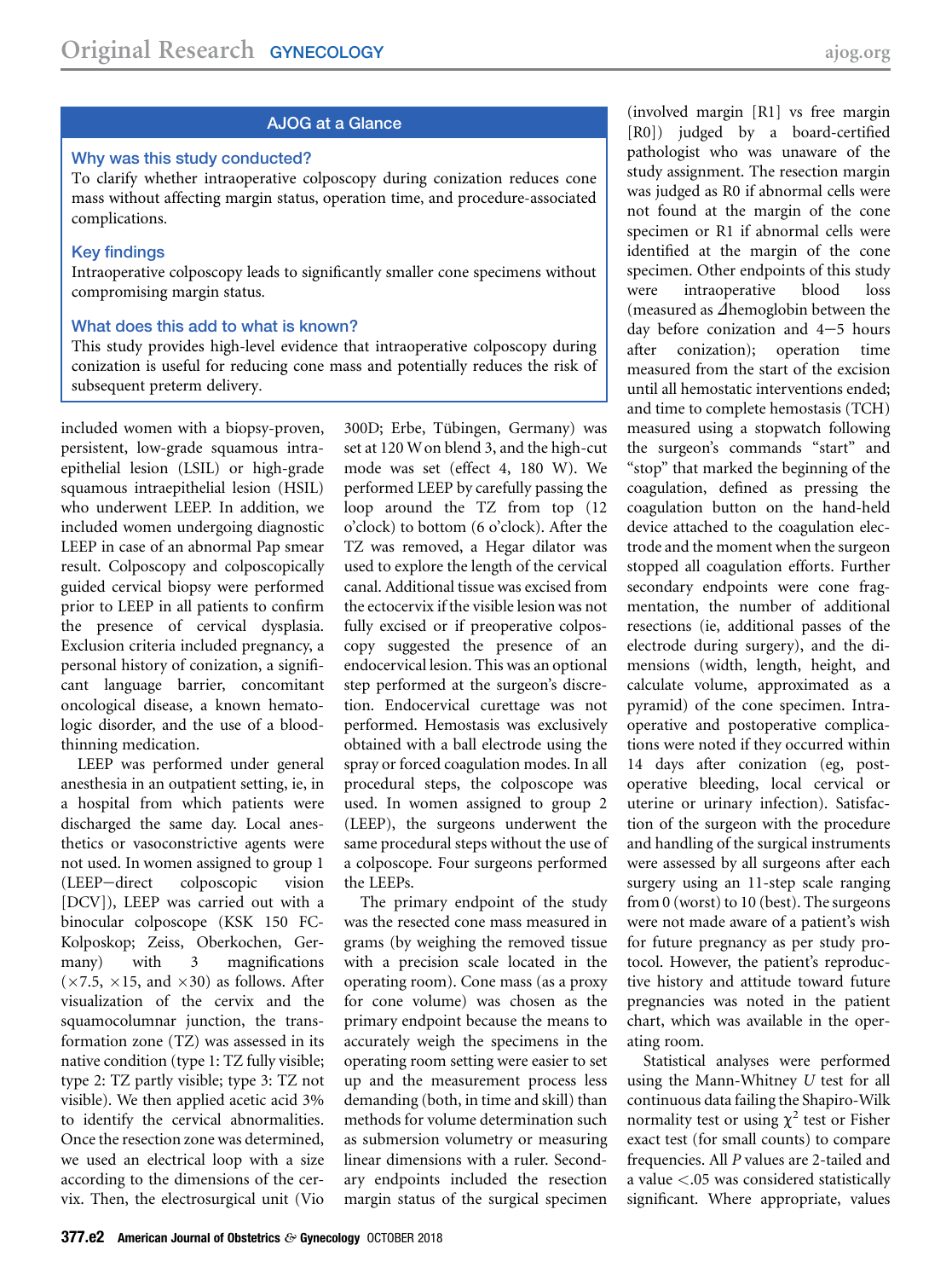<span id="page-2-0"></span>are given as medians with interquartile ranges in parentheses. We performed multivariate linear and logistic regression analyses with resected cone mass, resection margin status, and cone fragmentation as the dependent variables and age, body mass index, parity, type of TZ, prescription drug use, concomitant/ past diseases, allergies, smoking, degree of cervical dysplasia, and study group assignment (LEEP-DCV vs LEEP) as the independent variables.

The sample size was calculated based on the study hypothesis that LEEP-DCV would produce significantly smaller cone specimens. The assumption of a reduction of 25% of the cone mass in women undergoing LEEP-DCV was based on previous studies demonstrating a mean reduction in volume of 30%.<sup>[10](#page-6-0)</sup> Based on our own previous results, we assumed a LEEP cone mass of  $(2.5 \pm 1.6)$  g (mean  $\pm$  SD), with the data not following a normal distribution (median of 2.1 g).<sup>[12](#page-6-0)</sup> Thus, with an effect size of 0.47, an  $\alpha$  of 0.05 (type I error), and an assumed drop-out rate of 5%, 87 patients (total of 174; 1:1 randomization, 1-tailed) needed to be recruited for each group to achieve a power of at least 90% to confirm the superiority of LEEP-DCV regarding the primary endpoint. We used the statistics software package SigmaPlot 12.5 (Systat Software Inc, San Jose, CA) and G\*Power 3.1.9.2 (University of Duesseldorf, Duesseldorf, Germany) to perform the calculations.

Randomization was performed using a computer-generated list with a block size of 2. Study group assignment was sealed in sequentially numbered opaque envelopes. Women were enrolled by 2 authors (Z.H., C.B.T.). The envelopes were opened in the operating room before the start of LEEP. Women were unaware of the study group allocation.

# Results

From October 2016 through December 2017, 191 patients were screened for this study. Eight patients did not meet the inclusion criteria and were therefore not included in the study (screening failures). One patient declined to participate before randomization. Thus, 182 patients were included in the study. Patient

### TABLE 1 Group-specific characteristics of study participants in groups 1 and 2

| <b>Patient characteristic</b>                    | Group 1 LEEP-DCV           | Group 2 LEEP,<br>without colposcope |  |  |
|--------------------------------------------------|----------------------------|-------------------------------------|--|--|
| No. of patients                                  | 92                         | 89                                  |  |  |
| Age, y <sup>a</sup>                              | $35.1(28.6 - 41.6)$        | $38.0(30.8 - 44.6)$                 |  |  |
| Body mass index, kg/m <sup>2</sup>               | $23.3(21.3 - 27.0)$        | $23.9(21.2 - 27.3)$                 |  |  |
| Parity                                           | $1(0-2)$                   | $1(0-1)$                            |  |  |
| Allergies, yes/no                                | 41 (44.6%)/49 (53.3%) [2]  | 33 (37.1%)/51 (57.3%) [5]           |  |  |
| Smoking, yes/no                                  | 44 (47.8%)/46 (50.0%) [2]  | 44 (49.4%)/39 (43.8%) [6]           |  |  |
| Alcohol abuse, yes/no                            | $0(0.0\%)/90(97.8\%)$ [2]  | 1 (1.1%)/82 (92.1%) [6]             |  |  |
| Drug abuse, yes/no                               | $0(0.0\%)/90(97.8\%)$ [2]  | 1 (1.1%)/82 (92.1%) [6]             |  |  |
| Prescription drug use, yes/no                    | 49 (53.3%)%/41 (44.6%) [2] | 37 (41.6%)/47 (52.8%) [5]           |  |  |
| Concomitant disease, yes/no                      | 37 (40.2%)/53 (57.6%) [2]  | 32 (36.0%)/52 (58.4%) [5]           |  |  |
| Type of transformation zone                      |                            |                                     |  |  |
| $\circ$ 1                                        | 73 (79.3%)                 | 73 (82.0%)                          |  |  |
| $\circ$ 2                                        | 5(5.5%)                    | $8(9.0\%)$                          |  |  |
| $\circ$ 3                                        | 14 (15.2%)                 | 8 (9.0%)                            |  |  |
| Indication for conization                        |                            |                                     |  |  |
| $\circ$ HSIL                                     | 73 (79.3%)                 | 77 (86.5%)                          |  |  |
| $\circ$ LSIL                                     | $4(4.4\%)$                 | 4(4.5%)                             |  |  |
| ○ Abnormal Pap smear,<br>inconclusive colposcopy | 15 (16.3%)                 | $8(9.0\%)$                          |  |  |
| Histological results                             |                            |                                     |  |  |
| $\circ$ Negative for dysplasia                   | $5(5.4\%)$                 | $2(2.3\%)$                          |  |  |
| $\circ$ LSIL                                     | 18 (19.6%)                 | $9(10.1\%)$                         |  |  |
| $\circ$ HSIL                                     | 66 (71.7%)                 | 74 (83.1%)                          |  |  |
| O Carcinoma                                      | 3(3.3%)                    | 4 (4.5%)                            |  |  |

Values are counts (percentage proportions) or medians (interquartile ranges). No. in brackets indicates missing values.

DCV, direct colposcopic vision; HSIL, high-grade squamous intraepithelial lesions; LEEP, loop electrosurgical excision procedure: *LSIL*, low-grade squamous intraepithelial lesions.

 $A^a P = .013$  (Mann-Whitney U test).

Hilal et al. Colposcopy-guided conization. Am J Obstet Gynecol 2018.

characteristics according to study allocation are shown in Table 1 and were comparable between the 2 treatment groups. In all, 93 patients were randomized to arm 1 (LEEP-DCV) and 89 patients were randomized to arm 2 (LEEP). In 1 patient, allocated to group 1, the colposcope failed during the procedure and the patient was excluded from analysis. The primary as well as the secondary outcome parameters were measured in 181 participants in a per-protocol analysis. A flow diagram depicting the patients' flow through the study is shown in

the [Figure.](#page-3-0) Twelve different surgeons performed the procedures. As shown in Table 1, the histopathologic results of the surgical specimens were as follows: 27 patients had LSIL, 140 patients had HSIL, 7 patients had a microinvasive cervical cancer (pT1a1), and 7 patients had no CIN in the specimen.

[Table 2](#page-4-0) shows a comparison of the primary and secondary outcomes in women assigned to both study groups. Specifically, we compared resected cone mass, resection margin status, cone dimensions (length, width, height, and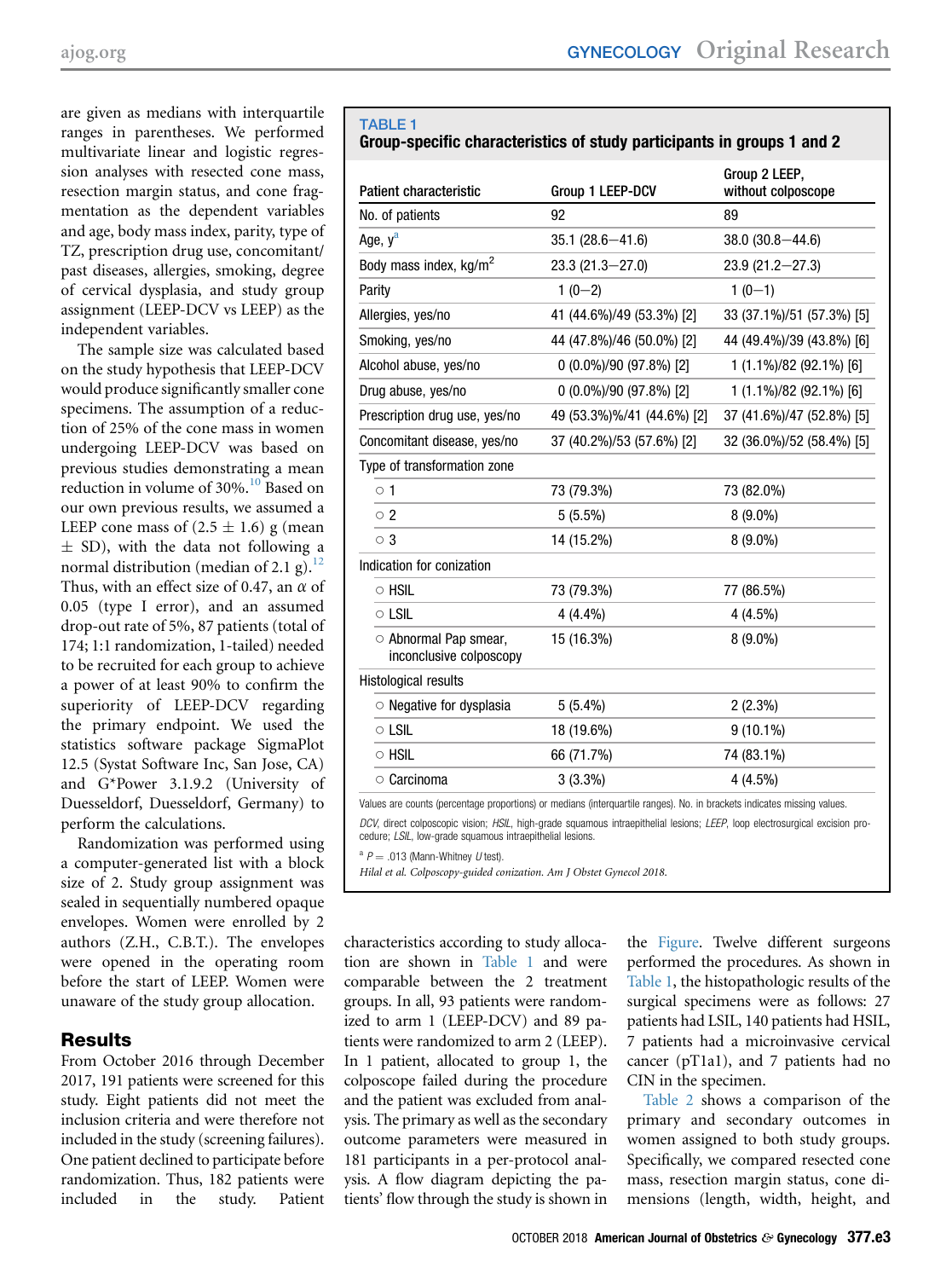<span id="page-3-0"></span>



volume), fragmentation of the surgical specimens, number of additional resections, procedure time, TCH, intraoperative blood loss, and intraoperative as well as postoperative complications. In the intention-to-treat analysis, a significant difference in the primary outcome, resected cone mass, was observed between LEEP-DCV and LEEP (resected cone mass  $1.86$  [1.20-2.72] vs 2.37  $[1.63-3.31]$  g, respectively,  $P =$ .006). All other secondary outcomes did not differ between groups: resection margin status R1 vs R0: 12 (13%) vs 75 (82%) and 11 (12.4%) vs 75 (84.3%), respectively,  $P = .98$ ; fragmentation no vs yes: 85 (92.4%) vs 7 (7.6%) and 84  $(94.4\%)$  vs 5  $(5.6\%)$ , respectively,  $P =$ .81; procedure time in seconds: 190  $(138-294)$  and  $171$   $(133-290)$ , respectively,  $P = .64$ ; TCH in seconds: 61  $(31-108)$  and 51  $(30-81)$ , respectively,  $P = .23$ ; and intraoperative blood loss ( $\Delta$ hemoglobin): 0.4 (0.2–1.0) and 0.5  $(0.1-0.9)$ , respectively,  $P = .99$ .

There were 8 intraoperative complications and 12 postoperative complications. The rate of complications was not significantly different between the 2 study groups (intraoperative complications: 6 [6.5%] and 2 [2.2%], respectively,  $P = .30$ ; postoperative complications: 8 [8.7%] and 4 [4.5%],

respectively,  $P = .40$ ). In detail, in the LEEP-DCV group 5 women had prolonged intraoperative bleeding: 2 of them needed vaginal tamponade and 1 needed vaginal tamponade and inpatient observation. Three women had postoperative bleeding up to 5 hours after conization and 1 of them needed vaginal tamponade. Two women reported nausea and in 1 woman an injury of the labia minora occurred during coagulation. One woman reported strong pain after LEEP; 1 woman had a loss of consciousness after discharge, was readmitted, but did not require further treatment; and 1 woman experienced an allergic reaction to dipyrone. In the LEEP group, 1 woman had prolonged intraoperative bleeding and 3 women had postoperative bleeding after 6, 10, and 14 days, respectively, and were readmitted. One woman reported strong pain after LEEP and 1 woman had a vaginal laceration with opening of the cul-de-sac and underwent laparoscopic repair. [Table 3](#page-5-0) shows a multivariate analysis with resected cone mass, resection margin status, and cone fragmentation as the dependent variables and age, body mass index, parity, type of TZ, degree of cervical dysplasia, and study group assignment (LEEP-DCV vs LEEP) as the independent variables. This analysis

demonstrates that study group allocation  $(odds ratio, 0.47; [0.24-0.89]; P = .021)$ and parity (odds ratio,  $1.47$  [ $1.04-2.07$ ];  $P = .028$ ), but not age, body mass index, type of TZ, and dysplasia degree independently influenced the resected cone mass, whereas resection margin status and cone fragmentation were not influenced by the assessed parameters.

In addition, we performed a subgroup analysis excluding 40 patients with a type 3 TZ, LSIL, or inconclusive colposcopy [\(Table 1](#page-2-0)), because in this case the benefit of LEEP-DCV is doubtful. However, the results did not change, ie, LEEP-DCV  $(n = 70)$  vs not using a colposcope  $(n = 1)$ 71) was still associated with a significantly lower resected cone mass while the resection margin status did not differ between groups (data on file). In addition, the technique of excision and the sizes of the loops were not significantly different in both groups (data not shown).

With a mean follow-up of  $13.0 \pm 5.3$ months, we recorded 9 recurrences. Of these, 4 were LSIL, 5 were HSIL, and 0 were invasive carcinomas (LEEP-DCV: 1/3/0; LEEP: 3/2/0).

# Comment

Preterm delivery due to short cervix is the most important long-term sequela of LEEP, which is one of the most common surgical proc[e](#page-6-0)dures in gynecology. $5-7$ Performing LEEP under colposcopic guidance (LEEP-DCV) may be a way to reduce the resected cone volume and thus preserve more healthy cervical tissue. To date, there is no high-quality evidence to reliably assess the benefits of LEEP-DCV. In this randomized trial, we demonstrated that LEEP-DCV leads to significantly smaller cone specimens without compromising margin status.

There are only limited data available in the literature comparing LEEP and LEEP-DCV, all of them coming from retrospective, uncontrolled studies or prospective observational studies. Based on a PubMed literature search (search date: January-26-2018; search terms: LLETZ[All Fields] AND ("colposcopy"[MeSH Terms] OR "colposcopy"[All Fields]), we identified 169 articles, 4 of them describing the results of LEEP-<br>DCV.<sup>9-11,13</sup> Three of them were Three of them were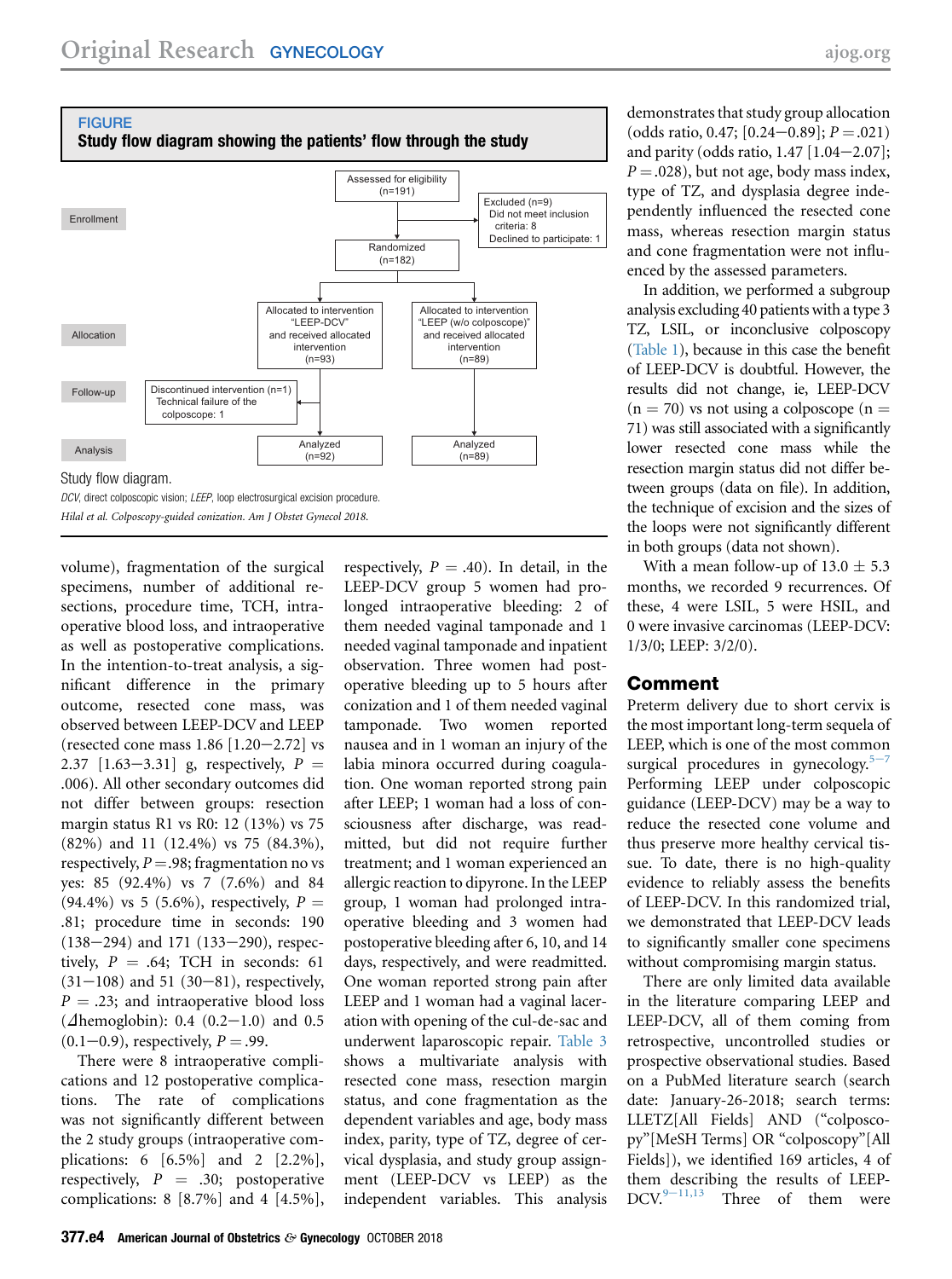<span id="page-4-0"></span>

| TABL |  |  |
|------|--|--|
|      |  |  |

|  | <b>Primary and secondary outcome measures</b> |
|--|-----------------------------------------------|
|--|-----------------------------------------------|

|                                        | Group 1 LEEP-DCV       | Group 2 LEEP, without colposcope | $\overline{P}$      |
|----------------------------------------|------------------------|----------------------------------|---------------------|
| N                                      | 92                     | 89                               |                     |
| Primary outcome measure                |                        |                                  |                     |
| Resected cone mass, g                  | $1.86(1.20 - 2.72)[1]$ | $2.37(1.63 - 3.31)$              | .006 <sup>b</sup>   |
| Secondary outcome measures             |                        |                                  |                     |
| Resection margin status                | [5]                    | $[3]$                            |                     |
| R <sub>1</sub> vs R <sub>0</sub>       | 12 (13%) vs 75 (82%)   | 11 (12.4%) vs 75 (84.3%)         | .98                 |
| Cone dimensions                        | $[1]$                  | $[1]$                            |                     |
| Base length, mm                        | $23(20-27)$            | $25(21 - 28)$                    | .12                 |
| Base width, mm                         | $8(6-13)$              | $11(9-15)$                       | < 0.01 <sup>b</sup> |
| Height, mm                             | $20(16-23)$            | $20(17 - 23)$                    | .45                 |
| Volume, <sup>a</sup> cm <sup>3</sup>   | $1.38(0.67 - 2.30)$    | $1.76(1.18 - 2.56)$              | .005 <sup>b</sup>   |
| No. of fragments                       |                        |                                  |                     |
| $1$ vs $>1$                            | 85 (92.4%) vs 7 (7.6%) | 84 (94.4%) vs 5 (5.6%)           | .81                 |
| No. of additional resections           | $2(1 - 2.75)$          | $1(1-2)$                         | .13                 |
| Procedure time, s                      | 190 (138-294) [3]      | 171 (133-290) [3]                | .64                 |
| TCH, s                                 | $61(31 - 108)$ [8]     | $51(30-81)[8]$                   | .23                 |
| Intraoperative blood loss, ⊿hemoglobin | $0.4(0.2-1.0)[8]$      | $0.5(0.1 - 0.9)$ [14]            | .99                 |
| Complications                          |                        |                                  |                     |
| Intraoperative                         | $6(6.5\%)$             | $2(2.2\%)$                       | .30                 |
| Postoperative                          | 8(8.7%)                | 4(4.5%)                          | .40                 |

Values are counts (percentage proportions) or medians (interquartile ranges); no. in brackets indicates missing values. Pvalues were calculated using Mann-Whitney U test for nonnormally distributed data and Fisher exact test for proportions.

DCV, direct colposcopic vision; LEEP, loop electrosurgical excision procedure; R0, free margin; R1, involved margin; TCH, time to complete hemostasis.

<sup>a</sup> Cone volume was calculated as length  $\times$  width  $\times$  height  $\div$  3 (pyramid); <sup>b</sup> Statistically significant.

Hilal et al. Colposcopy-guided conization. Am J Obstet Gynecol 2018.

retrospective cohort studies<sup>[9,11,13](#page-6-0)</sup> and 1 was a prospective observational study.<sup>[10](#page-6-0)</sup> In this trial, Preaubert et al<sup>[10](#page-6-0)</sup> compared 216 women who underwent LEEP with prior colposcopy, LEEP without prior colposcopy, and LEEP-DCV. They observed a significant decrease in all dimensions of the surgery specimens obtained by LEEP-DCV, while margin status was not different between groups. Specifically, the mean cone volume was significantly lower in the LEEP-DCV group (adjusted mean difference,  $-0.66$ mL; 95% confidence interval,  $-1.17$  to  $-0.14$ ). Of note, the probability that negative margins would be achieved together with a volume  $<$  5 cm<sup>3</sup> and a thickness <10 mm was highest in the LEEP-DCV group. Carcopino et al<sup>[9](#page-6-0)</sup> retrospectively analyzed 436 women

undergoing LEEP. In this study, LEEP-DCV compared to LEEP immediately after or long after colposcopy led to a significantly higher rate of clear margins: 33 (52.4%) vs 104 (68.0%) vs 142  $(84.5\%)$ , respectively  $(P < .001)$ . LEEP-DCV also allowed for a higher probability of achieving both negative margins and a depth of the cone specimen <10 mm: 10 (15.9%) cases, 47 (30.7%) cases, and 125 (74.4%) cases, respectively ( $P <$ .001). In a multivariate analysis, LEEP-DCV was associated with negative resection margins and the combination of negative resection margin and a specimen depth <75th percentile. This trial confirmed the results of a prior study with partly overlapping patients. $13$ The same group also analyzed recur-rence rates after LEEP and LEEP-DCV.<sup>[11](#page-6-0)</sup>

Compared to LEEP performed without any use of colposcopy, LEEP-DCV was not found to have a significant impact on the risk of recurrence (hazard ratio, 0.58; 95% confidence interval,  $0.16-2.13$ ,  $P =$ .4), suggesting that LEEP-DCV is oncologically safe despite the smaller amount of healthy tissue surrounding the excised CIN. In summary, these previously published data strongly suggested that LEEP-DCV should be tested in a randomized trial. LEEP-DCV might be beneficial for women in the sense that it may preserve healthy tissue and avoid unnecessary shortening of the cervix in young women with future pregnancy plans. The results of our randomized trial confirm that LEEP-DCV is a suitable method for reducing the cone mass without increasing the risk of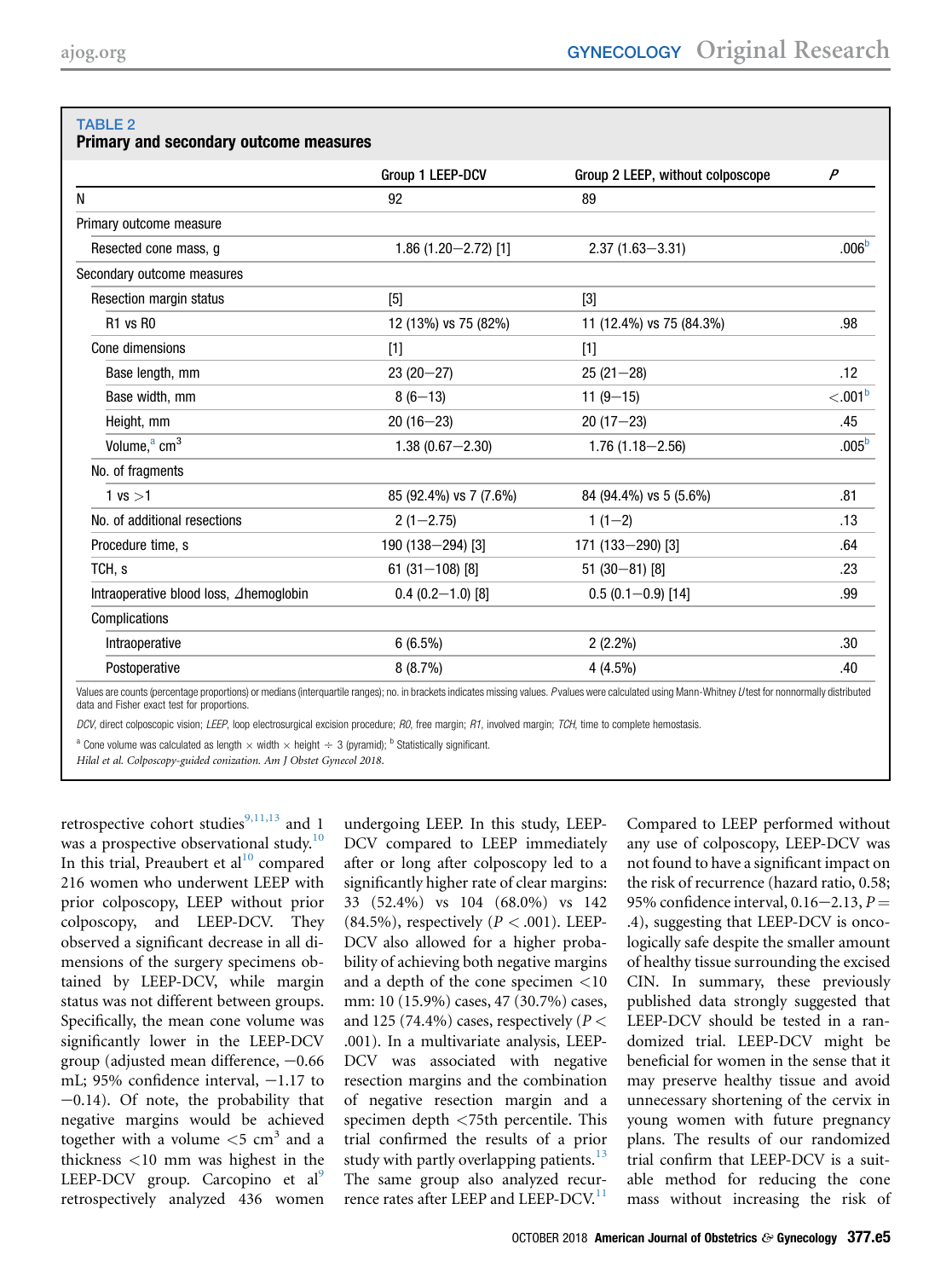### <span id="page-5-0"></span>TABLE 3 Multivariate analysis: influence of clinicopathologic parameters on resected cone mass, resection margin status, and cone fragmentation

|                             | <b>Dependent variables</b> |                   |                   |                                |                |                           |                |
|-----------------------------|----------------------------|-------------------|-------------------|--------------------------------|----------------|---------------------------|----------------|
| Resected cone mass          |                            |                   |                   | <b>Resection margin status</b> |                | <b>Cone Fragmentation</b> |                |
| Independent variables       | OR (CI)                    | $P$ (logistic)    | $P$ (linear)      | OR (CI)                        | $P$ (logistic) | OR (CI)                   | $P$ (logistic) |
| Study group, DCV use        | $0.47(0.24 - 0.89)$        | .021 <sup>a</sup> | .004 <sup>a</sup> | $1.06(0.42 - 2.67)$            | .89            | $1.63(0.47 - 5.70)$       | .44            |
| Age                         | 1.01 (0.97-1.06)           | .58               | .79               | $0.96(0.90 - 1.03)$            | .24            | $1.06(0.99 - 1.14)$       | .099           |
| Body mass index             | $1.01(0.94 - 1.09)$        | .74               | .27               | $1.08(0.98 - 1.18)$            | .11            | $0.98(0.86 - 1.13)$       | .81            |
| Parity                      | 1.47 (1.04 - 2.07)         | .028 <sup>a</sup> | .002 <sup>a</sup> | $0.97(0.58 - 1.63)$            | .92            | $0.91(0.49 - 1.70)$       | .77            |
| Type of transformation zone | $0.80(0.45 - 1.41)$        | .43               | .79               | $2.04(0.84 - 4.97)$            | .11            | $0.49(0.15 - 1.58)$       | .23            |
| Dysplasia degree            | $0.93(0.50 - 1.72)$        | .81               | .56               | $2.98(0.85 - 10.45)$           | .089           | $0.79(0.28 - 2.21)$       | .65            |

Multiple linear and logistic regression analyses with resected cone mass (linear, after box-Cox transformation; and < or > median, respectively), resection margin status (free or involved margin), and cone fragmentation (1 or >1 fragments) as dependent variables, respectively, and study group, age, body mass index, parity, type of transformation zone, and degree of dysplasia (0, negative; 1, lowgrade squamous intraepithelial lesions; 2, high-grade squamous intraepithelial lesions; 3, carcinoma) as independent variables. Values are or OR (5-95% CI) and P values from linear and/or logistic models, respectively.

CI, confidence interval; DCV, direct colposcopic vision; OR, odds ratio.

a Statistically significant.

Hilal et al. Colposcopy-guided conization. Am J Obstet Gynecol 2018.

resection R1. Our data may aide clinicians in the decision whether to implement intraoperative colposcopy, which is associated with significant equipment costs.

Our study has limitations. For example, women were selected for this trial based on specific inclusion and exclusion criteria. Thus, our study population may not be comparable to the general population of women undergoing LEEP. Therefore, this study has a considerable potential for selection bias that will compromise generalizability of findings, which is true for any singlecenter, hospital-based study. In addition, we only assessed short-term outcomes and are therefore unable to comment on possible differences in long-term outcomes such as premature delivery in the 2 study arms. Furthermore, it is questionable if the use of a colposcope during LEEP has an advantage on postmenopausal women or women who have completed childbearing. In addition, subjective measurements performed by investigators who were not blinded to the group allocation, such as TCH, are subject to bias. Furthermore, since all surgeons were aware of the study hypothesis, this could have impacted their performance of the procedure and the resulting

conization size. All of these limitations must be acknowledged when interpreting the results of our study.

We found that LEEP under colposcopic guidance resulted in smaller cones. Whether the magnification of the scope, a better visibility of the acetowhite lesion(s), or both were responsible for this effect is a matter of speculation. It is also possible that using a scope forces the surgeon to concentrate more and longer on the lesion by using more time adjusting the scope.

Preterm delivery is a serious complication of pregnancy and a prior LEEP increases the risk of preterm delivery, depending on the number of procedures as well as the size of the cone speci-men(s).<sup>[2,3,5,6](#page-6-0)</sup> Therefore, attempts to reduce the risk of preterm delivery in women who need to undergo LEEP are valuable. Our study provides high-level evidence that intraoperative colposcopy during conization is useful for reducing cone mass and may potentially reduce the risk of subsequent preterm delivery. Clearly, our study looked at a short-term outcome, ie, cone mass, which might or might not be a good proxy for the truly interesting endpoint, namely preterm delivery. On the other hand, if colposcopically guided LEEP would not have been shown to reduce the size of the

cones, then a long-term study would probably not make sense. The differences in cone mass, base width, and volume were statistically significantly different. Whether or not these differences also translate into a reduced rate of preterm delivery is a matter of speculation. However, the functional integrity of the cervix can be expected to be a continuous phenomenon rather than a threshold issue. Thus, it is reasonable to speculate that any reduction of unnecessary removal of healthy cervical tissue is valuable. To clarify the clinical impact of colposcopically guided LEEP, a longterm study is necessary.

In summary, we found that the 2 investigated surgical techniques, LEEP-DCV and LEEP, are both suitable for treating cervical dysplasia. However, LEEP-DCV has a significant advantage in terms of a lower resected cone mass and thus reduces the amount of healthy tissue lost due to surgery. The primary outcome parameter of this study, resected cone mass, was significantly smaller in the LEEP-DCV group, while all other outcome parameters, especially the rate of resection R1, were comparable between the 2 study groups. Therefore, based on the results of this trial, we recommend LEEP-DCV as the preferred surgical method to treat cervical dysplasia.